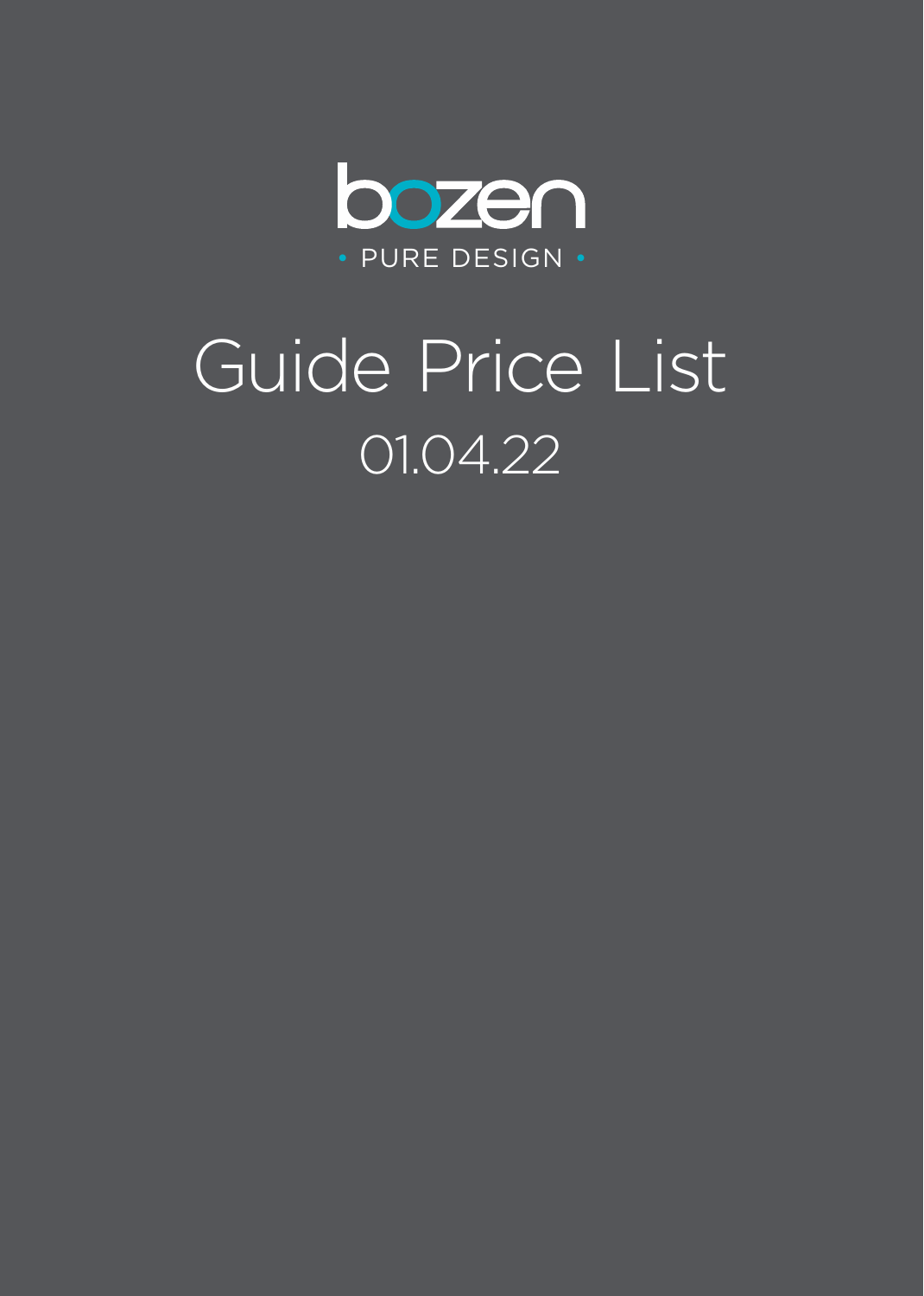

#### Model Overview **MOTOR OPTIONS**

|                             | PAGE  | CATEGORY        | <b>SLIMLINE</b> | <b>INTERNAL</b> | <b>EXTERNAL</b> | <b>ROOF</b> |
|-----------------------------|-------|-----------------|-----------------|-----------------|-----------------|-------------|
| RAPTOR 870 BLACK ED.        | 03/04 | VENTED          |                 | $\bullet$       |                 |             |
| IZAR 900/1200               | 04    | SURFACE         | $\bullet$       |                 |                 |             |
| IZAR 900/1200 BLACK ED.     | 04    | SURFACE         | $\bullet$       |                 |                 |             |
| KUDOS 650                   | 05    | WALL            |                 |                 |                 |             |
| SOLO 960/1160               | 06    | CEILING         |                 |                 |                 |             |
| SOLO 960/1160               | 07    | CEILING         |                 |                 |                 |             |
| SOLO 960/1160               | 08    | CEILING         |                 |                 |                 | $\bullet$   |
| <b>NEO 900</b>              | 09    | CEILING         |                 |                 |                 | $\bullet$   |
| NEO PLUS 900                | 09    | CEILING         |                 |                 |                 | $\bullet$   |
| EOS PLUS 600/800/900        | 10    | <b>BUILT-IN</b> |                 |                 |                 |             |
| EOS PLUS 1000/1200          | 10    | <b>BUILT-IN</b> |                 |                 |                 |             |
| EOS PLUS 900/1200 BLACK ED. | 11    | <b>BUILT-IN</b> |                 |                 |                 |             |
| EOS PLUS 900/1200           | 11    | <b>BUILT-IN</b> |                 |                 |                 |             |
| SPACE 600/900/1200          | 12    | WALL            |                 |                 |                 |             |
| SPACE 600/900/1200          | 13    | <b>ISLAND</b>   |                 |                 |                 |             |
| <b>VELA 1800</b>            | 14    | <b>ISLAND</b>   |                 |                 |                 |             |
| <b>MOTORS</b>               | 15    | VARIOUS         |                 |                 |                 |             |
| <b>DUCTING</b>              | 16/17 |                 |                 |                 |                 |             |

For more information please visit www.bozen.co.uk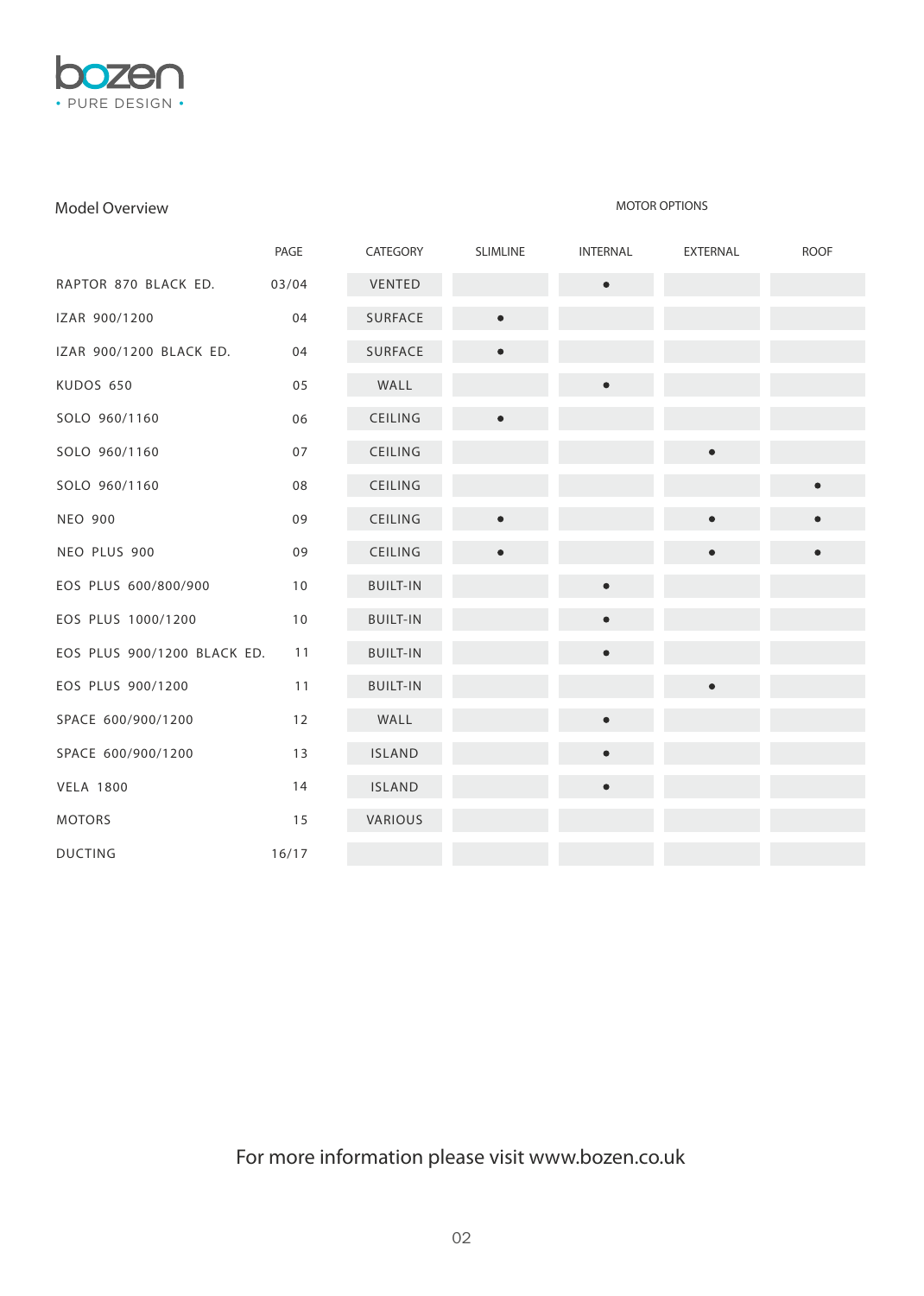

| TUINE DEUIUIN     | Model / Description                                                                                 | <b>Product Code</b> | <b>Guide Price</b> |
|-------------------|-----------------------------------------------------------------------------------------------------|---------------------|--------------------|
| <b>Vented Hob</b> |                                                                                                     |                     |                    |
|                   | Raptor - Black Edition - Ducted                                                                     |                     |                    |
|                   | • 870 x 520mm<br>• 4 Zone including Flex<br>• Slider Control<br>• Integral Motor                    | BO-RAP-870-VHDB     | £1,707.14          |
|                   | <b>Includes Naber Ducting</b>                                                                       |                     |                    |
|                   | Raptor - Black Edition - Recirculating<br>• Plinth System<br>• Ceramic Filter<br>• Ducting Included |                     |                    |
|                   |                                                                                                     | BO-DLI-200-CERF     | £142.86            |
|                   |                                                                                                     |                     |                    |

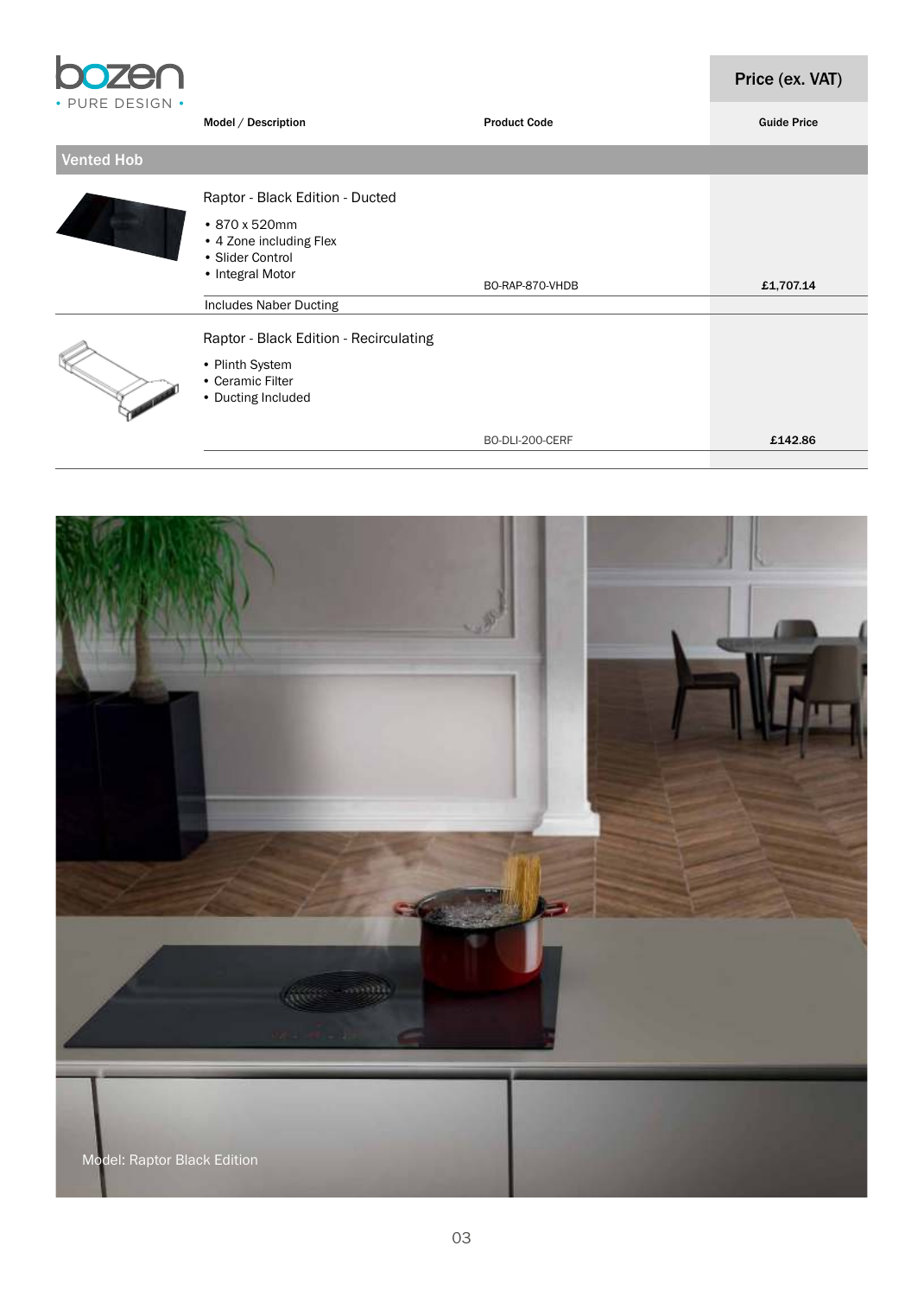

|                  | Model / Description                            | <b>Product Code</b> | <b>Guide Price</b> |
|------------------|------------------------------------------------|---------------------|--------------------|
| <b>Downdraft</b> |                                                |                     |                    |
|                  | Izar - Ducted                                  |                     |                    |
|                  | • 900mm / 1200mm<br>• Stainless Steel          |                     |                    |
|                  | · Black Control Fascia                         |                     |                    |
|                  | • Lighting LED 4000K                           | BO-IZA-900-SBDD     | £1,707.14          |
|                  | • Slim Motor                                   | BO-IZA-120-SBDD     | £1,850.00          |
|                  |                                                |                     |                    |
|                  | Izar - Recirculating                           |                     |                    |
|                  | • Plinth System                                |                     |                    |
|                  | • Ceramic Filter                               |                     |                    |
|                  | • Ducting Included                             | BO-DLI-200-CERF     | £142.86            |
|                  |                                                |                     |                    |
|                  | Izar - Black Edition - Ducted                  |                     |                    |
|                  | • 900mm / 1200mm                               |                     |                    |
|                  | • Satin Black                                  |                     |                    |
|                  | • Black Control Fascia<br>• Lighting LED 4000K |                     |                    |
|                  | • Slim Motor                                   | BO-IZA-900-BBDD     | £1,850.00          |
|                  |                                                | BO-IZA-120-BBDD     | £1,992.86          |
|                  |                                                |                     |                    |
|                  | Izar - Black Edition - Recirculating           |                     |                    |
|                  | • Plinth System                                |                     |                    |
|                  | • Ceramic Filter<br>• Ducting Included         |                     |                    |
|                  |                                                | BO-DLI-200-CERF     | £142.86            |
|                  |                                                |                     |                    |

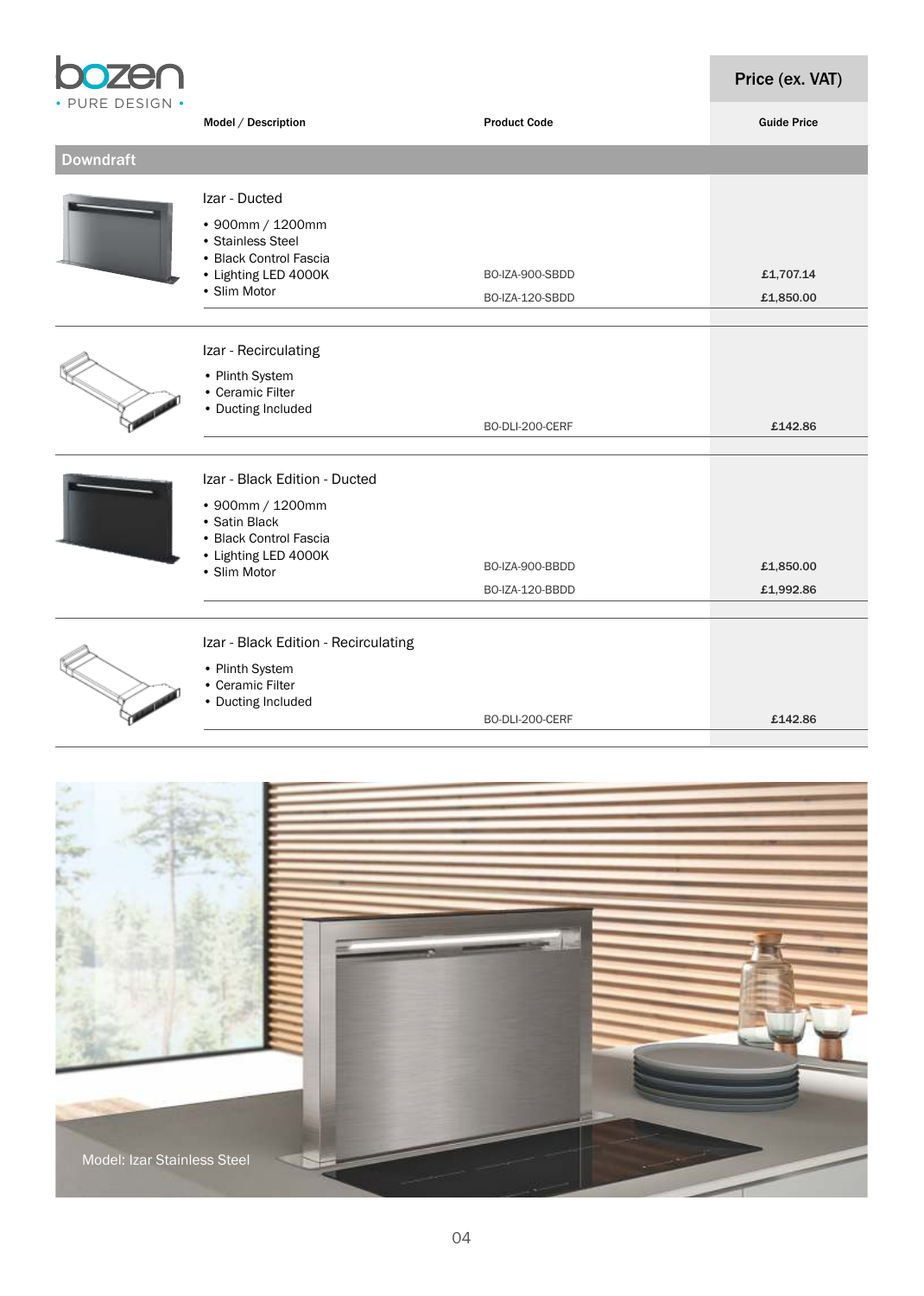

|                     | Model / Description                                                                                       | <b>Product Code</b> | <b>Guide Price</b> |
|---------------------|-----------------------------------------------------------------------------------------------------------|---------------------|--------------------|
| <b>Wall Mounted</b> |                                                                                                           |                     |                    |
|                     | Kudos<br>•650mm<br>• Stainless Steel<br>• Black Canopy<br>• Lighting LED 4000k<br>• Remote Control        | BO-KUD-650-WMBL     | £1,345.65          |
|                     | Kudos<br>$\cdot$ 650mm<br>• Stainless Steel<br>• White Canopy<br>• Lighting LED 4000k<br>• Remote Control | BO-KUD-650-WMWH     | £1,345.65          |
|                     | Kudos<br>$\cdot$ 650mm<br>• Stainless Steel<br>• Grey Canopy<br>• Lighting LED 4000k<br>• Remote Control  | BO-KUD-650-WMGR     | £1,345.65          |

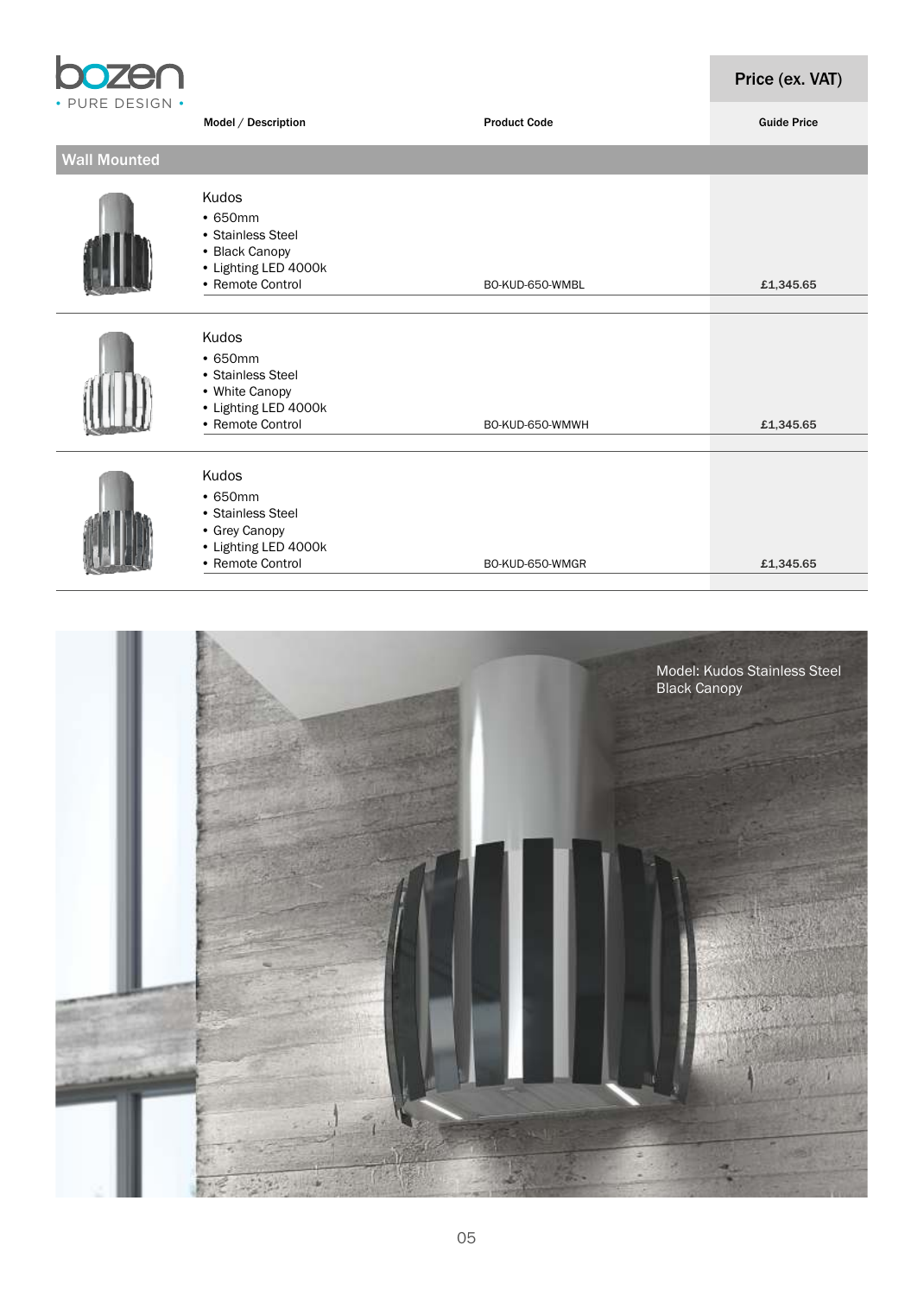

|                                     | Model / Description                                                                           | <b>Product Code</b> | <b>Guide Price</b> |
|-------------------------------------|-----------------------------------------------------------------------------------------------|---------------------|--------------------|
| <b>Ceiling Mounted - Slim Motor</b> |                                                                                               |                     |                    |
|                                     | Solo 960 - SM                                                                                 |                     |                    |
|                                     | • 960 x 665 x 190mm<br>• Black Glass Fascia<br>• Slim Motor<br>• Dynamic/Dimmable Lighting    | BO-SOL-960-CBSM     | £1,421.43          |
|                                     | Solo 960 - SM                                                                                 |                     |                    |
|                                     | • 960 x 665 x 190mm<br>• Neutral Glass Fascia<br>• Slim Motor<br>• Dynamic/Dimmable Lighting  | BO-SOL-960-CNSM     | £1,421.43          |
| <b>Ceiling Mounted - Slim Motor</b> |                                                                                               |                     |                    |
|                                     | Solo 1160 - SM                                                                                |                     |                    |
|                                     | • 1160 x 665 x 190mm<br>• Black Glass Fascia<br>• Slim Motor<br>• Dynamic/Dimmable Lighting   | BO-SOL-116-CBSM     | £1,564.29          |
|                                     | Solo 1160 - SM                                                                                |                     |                    |
|                                     | • 1160 x 665 x 190mm<br>• Neutral Glass Fascia<br>• Slim Motor<br>• Dynamic/Dimmable Lighting |                     |                    |
|                                     |                                                                                               | BO-SOL-116-CNSM     | £1,564.29          |

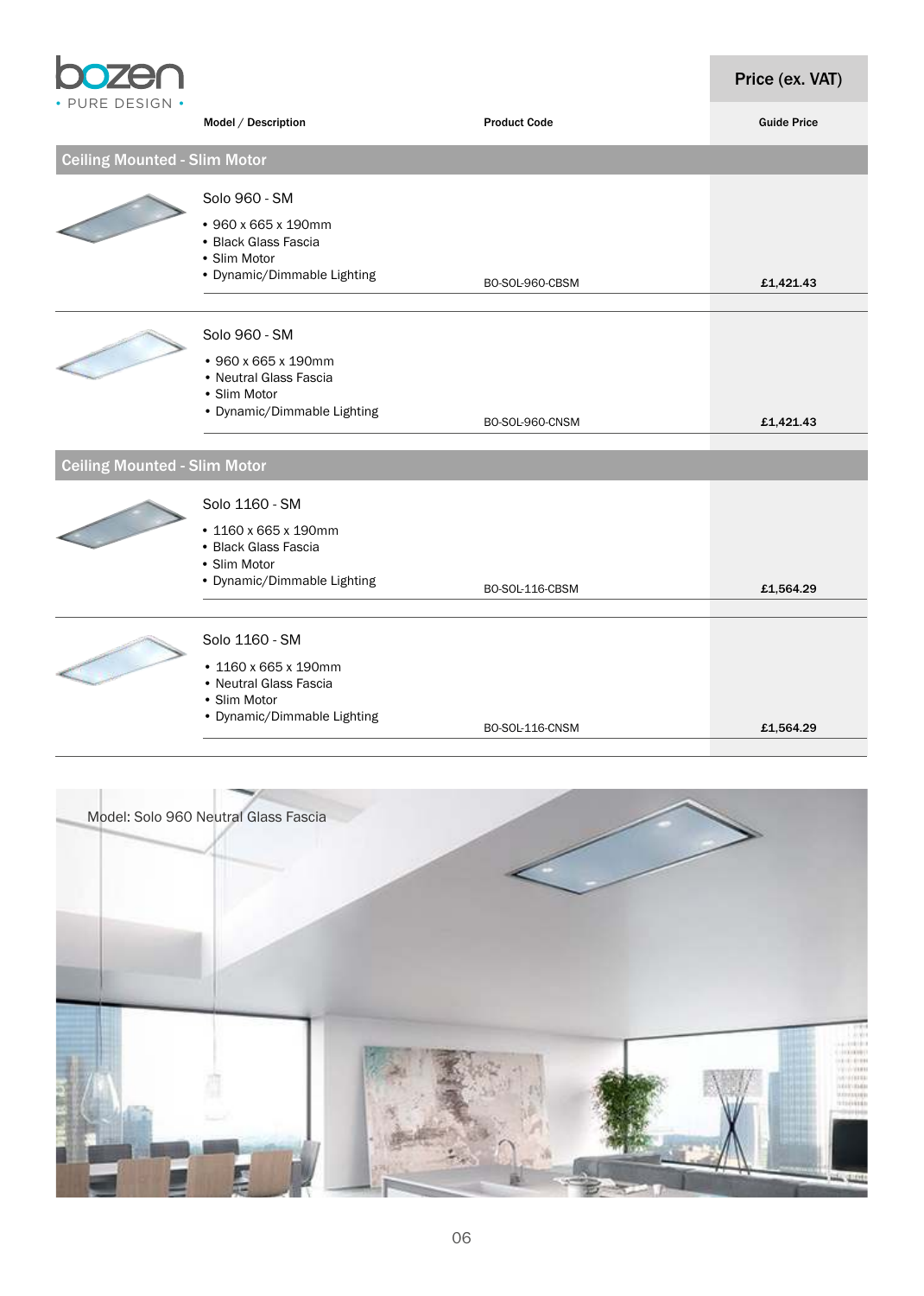

|                                         | Model / Description                                                                                                 | <b>Product Code</b> | <b>Guide Price</b> |
|-----------------------------------------|---------------------------------------------------------------------------------------------------------------------|---------------------|--------------------|
| <b>Ceiling Mounted - External Motor</b> |                                                                                                                     |                     |                    |
|                                         | Solo 960 - EM                                                                                                       |                     |                    |
|                                         | • 960 x 665 x 190mm<br>• Black Glass Fascia<br>• External Motor<br>• Dynamic/Dimmable Lighting                      | BO-SOL-960-CBEM     | £1,850.00          |
|                                         | Solo 960 - EM                                                                                                       |                     |                    |
|                                         | • 960 x 665 x 190mm<br>• Neutral Glass Fascia<br>• External Motor<br>• Dynamic/Dimmable Lighting                    | BO-SOL-960-CNEM     | £1,850.00          |
| <b>Ceiling Mounted - External Motor</b> |                                                                                                                     |                     |                    |
|                                         | Solo 1160 - EM                                                                                                      |                     |                    |
|                                         | • 1160 x 665 x 190mm<br>• Black Glass Fascia<br>• External Motor<br>• Dynamic/Dimmable Lighting                     | BO-SOL-116-CBEM     | £1,992.86          |
|                                         |                                                                                                                     |                     |                    |
|                                         | Solo 1160 - EM<br>• 1160 x 665 x 190mm<br>• Neutral Glass Fascia<br>• External Motor<br>• Dynamic/Dimmable Lighting |                     |                    |
|                                         |                                                                                                                     | BO-SOL-116-CNEM     | £1,992.86          |

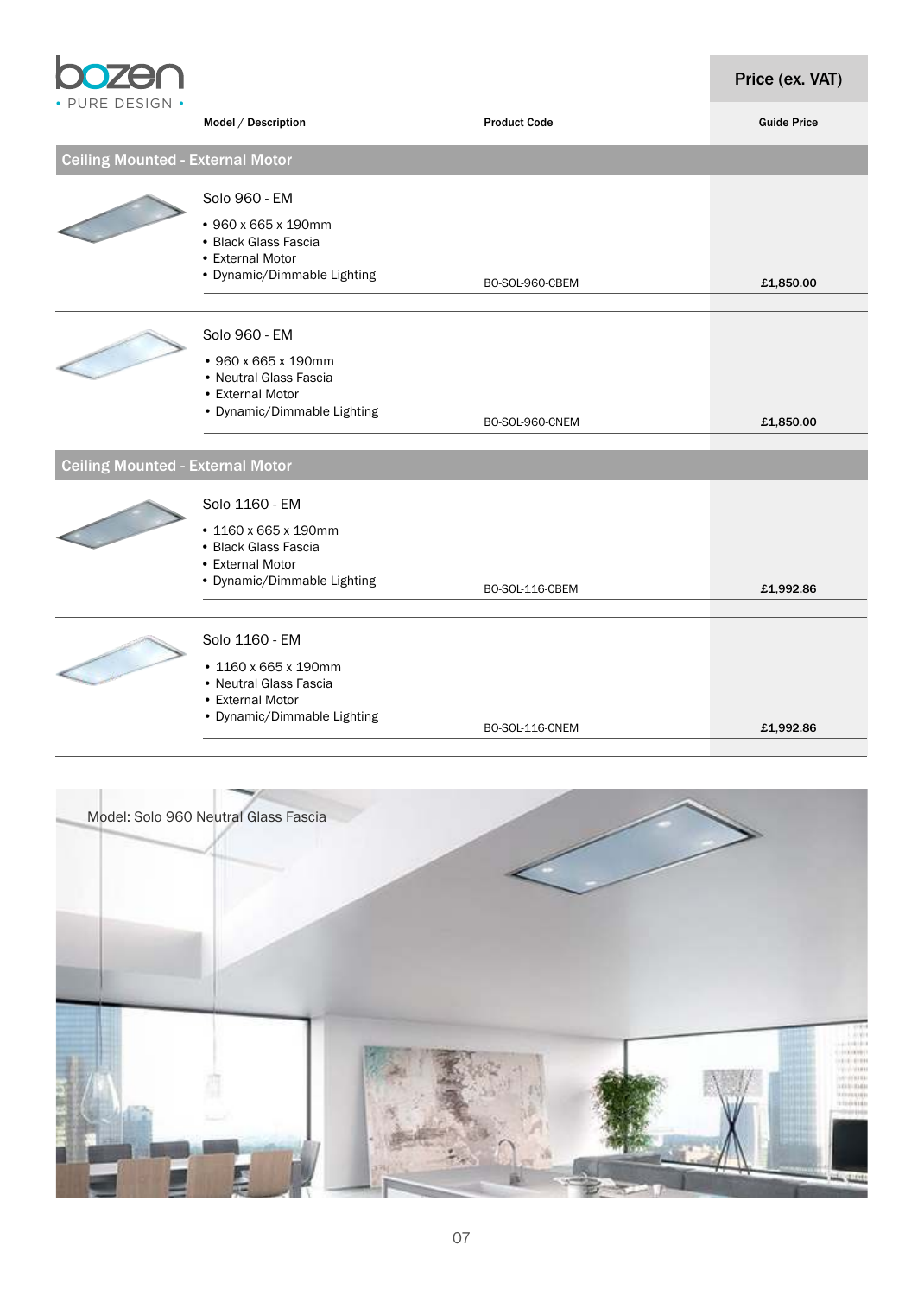

|                                     | Model / Description                                                                                             | <b>Product Code</b> | <b>Guide Price</b> |
|-------------------------------------|-----------------------------------------------------------------------------------------------------------------|---------------------|--------------------|
| <b>Ceiling Mounted - Roof Motor</b> |                                                                                                                 |                     |                    |
|                                     | Solo 960 - RM                                                                                                   |                     |                    |
|                                     | • 960 x 665 x 190mm<br>• Black Glass Fascia<br>• Roof Motor<br>• Dynamic/Dimmable Lighting                      | BO-SOL-960-CBRM     | £2,135.71          |
|                                     | Solo 960 - RM                                                                                                   |                     |                    |
|                                     | • 960 x 665 x 190mm<br>• Neutral Glass Fascia<br>• Roof Motor<br>• Dynamic/Dimmable Lighting                    | BO-SOL-960-CNRM     | £2,135.71          |
| <b>Ceiling Mounted - Roof Motor</b> |                                                                                                                 |                     |                    |
|                                     | Solo 1160 - RM                                                                                                  |                     |                    |
|                                     | • 1160 x 665 x 190mm<br>• Black Glass Fascia<br>• Roof Motor<br>• Dynamic/Dimmable Lighting                     | BO-SOL-116-CBRM     | £2,278.57          |
|                                     |                                                                                                                 |                     |                    |
|                                     | Solo 1160 - RM<br>• 1160 x 665 x 190mm<br>• Neutral Glass Fascia<br>• Roof Motor<br>• Dynamic/Dimmable Lighting |                     |                    |
|                                     |                                                                                                                 | BO-SOL-116-CNRM     | £2,278.57          |

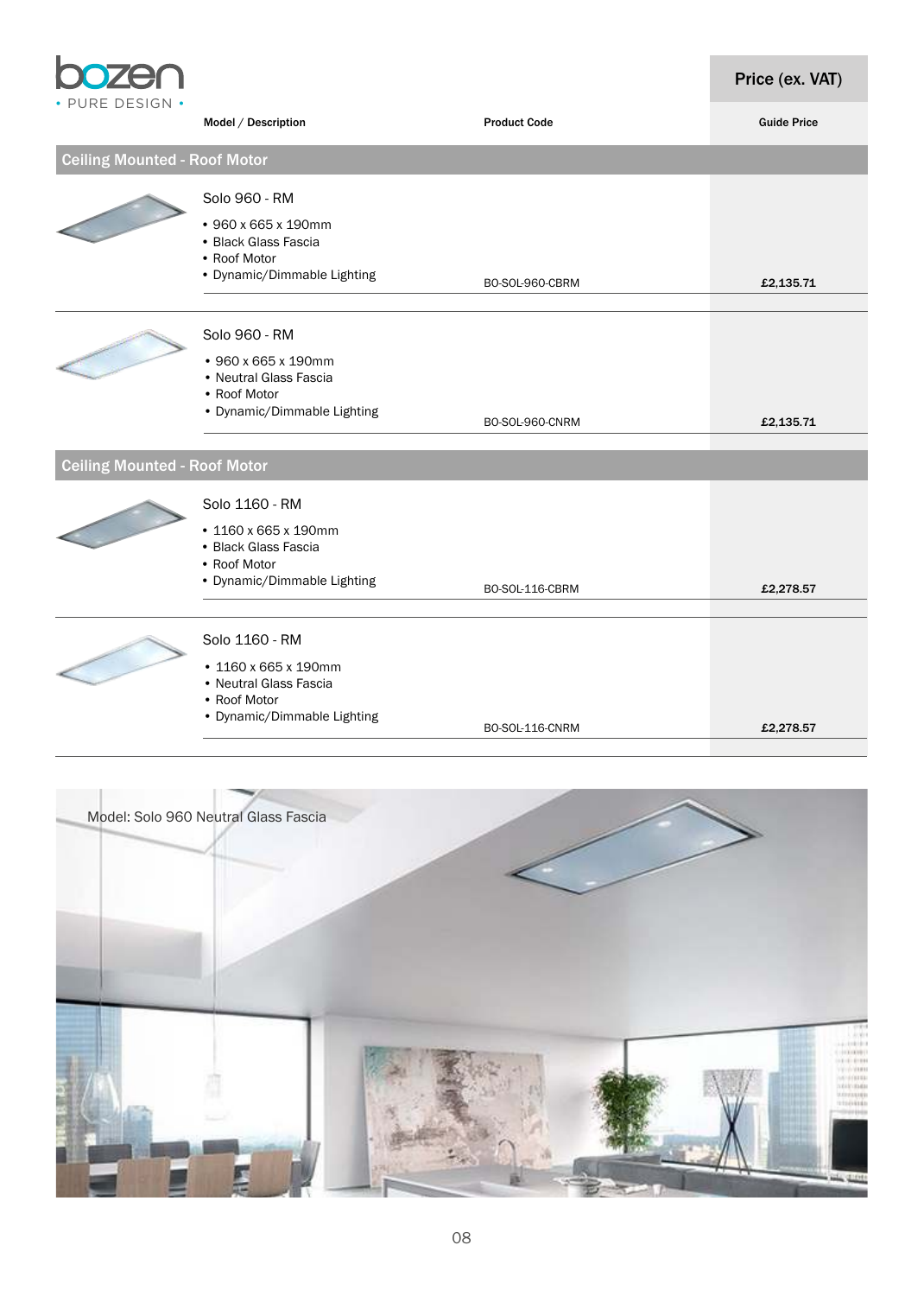

|                                         | Model / Description                              | <b>Product Code</b> | <b>Guide Price</b> |
|-----------------------------------------|--------------------------------------------------|---------------------|--------------------|
| <b>Ceiling Mounted - Slim Motor</b>     |                                                  |                     |                    |
|                                         | Neo<br>•900 x 500 x 190mm                        |                     |                    |
|                                         | • Stainless Steel or Satin White                 | BO-NEO-900-CWSM     | £1,064.29          |
|                                         | • Slim Motor<br>• No lighting                    |                     |                    |
|                                         |                                                  | BO-NEO-900-CSSM     | £1,064.29          |
|                                         | Neo Plus                                         |                     |                    |
|                                         | •900 x 500 x 190mm                               |                     |                    |
|                                         | • Stainless Steel or Satin White                 | BO-NEP-900-CWSM     | £1,135.72          |
|                                         | • Slim Motor<br>• Dynamic/Dimmable Lighting      | BO-NEP-900-CSSM     | £1,135.72          |
|                                         |                                                  |                     |                    |
| <b>Ceiling Mounted - External Motor</b> |                                                  |                     |                    |
|                                         | Neo                                              |                     |                    |
|                                         | •900 x 500 x 190mm                               |                     |                    |
|                                         | • Stainless Steel or Satin White                 | BO-NEO-900-CWEM     | £1,492.86          |
|                                         | • External Motor<br>• No lighting                | BO-NEO-900-CSEM     | £1,492.86          |
|                                         |                                                  |                     |                    |
|                                         | Neo Plus                                         |                     |                    |
|                                         | •900 x 500 x 190mm                               |                     |                    |
|                                         | • Stainless Steel or Satin White                 | BO-NEP-900-CWEM     | £1,564.29          |
|                                         | • External Motor<br>• Dynamic/Dimmable Lighting  | BO-NEP-900-CSEM     | £1,564.29          |
|                                         |                                                  |                     |                    |
| <b>Ceiling Mounted - Roof Motor</b>     |                                                  |                     |                    |
|                                         | Neo                                              |                     |                    |
|                                         | •900 x 500 x 190mm                               |                     |                    |
|                                         | • Stainless Steel or Satin White<br>• Roof Motor | BO-NEO-900-CWRM     | £1,770.57          |
|                                         | • No lighting                                    | BO-NEO-900-CSRM     | £1,770.57          |
|                                         |                                                  |                     |                    |
|                                         | Neo Plus                                         |                     |                    |
|                                         | •900 x 500 x 190mm                               |                     |                    |
|                                         | • Stainless Steel or Satin White<br>• Roof Motor | BO-NEP-900-CWRM     | £1,850.00          |
|                                         | • Dynamic/Dimmable Lighting                      | BO-NEP-900-CSRM     | £1,850.00          |
|                                         |                                                  |                     |                    |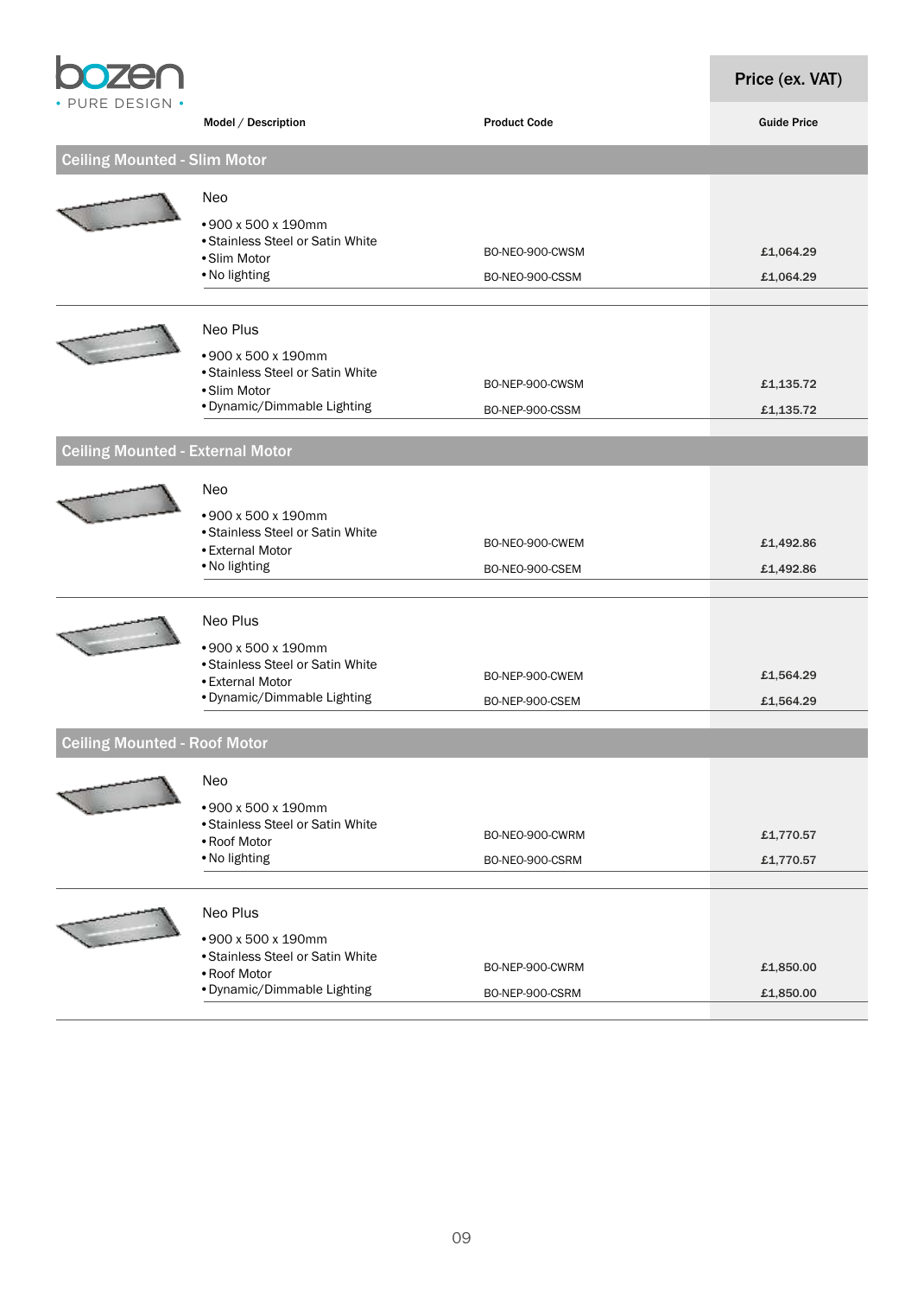

| • PURE DESIGN •                  | Model / Description                                                                                                                                 | <b>Product Code</b> | <b>Guide Price</b> |
|----------------------------------|-----------------------------------------------------------------------------------------------------------------------------------------------------|---------------------|--------------------|
| <b>Built-in - Internal Motor</b> |                                                                                                                                                     |                     |                    |
|                                  | Eos Plus<br>$\cdot$ 600mm<br>• Stainless Steel<br>• Internal Motor<br>• Dynamic/Dimmable Lighting<br>• Stainless Steel Filters<br>• Remote Control  | BO-EOP-600-BISS     | £678.57            |
|                                  | Eos Plus<br>•800mm<br>• Stainless Steel<br>• Internal Motor<br>• Dynamic/Dimmable Lighting<br>• Stainless Steel Filters<br>• Remote Control         | BO-EOP-800-BISS     | £750.00            |
|                                  | Eos Plus<br>•900mm<br>• Stainless Steel<br>• Internal Motor<br>• Dynamic/Dimmable Lighting<br>• Stainless Steel Filters<br>• Remote Control         | BO-EOP-900-BISS     | £750.00            |
|                                  | Eos Plus<br>$\cdot$ 1000mm<br>• Stainless Steel<br>• Internal Motor<br>• Dynamic/Dimmable Lighting<br>• Stainless Steel Filters<br>• Remote Control | BO-EOP-100-BISS     | £821.43            |
|                                  | Eos Plus<br>• 1200mm<br>• Stainless Steel<br>• Internal Motor<br>• Dynamic/Dimmable Lighting<br>• Stainless Steel Filters<br>• Remote Control       | BO-EOP-120-BISS     | £964.29            |
|                                  | Eos Plus - Recirculating<br>• Built-in<br>• Ceramic Filter<br>• Ducting Included                                                                    | BO-BIE-350-CERF     | £278.57            |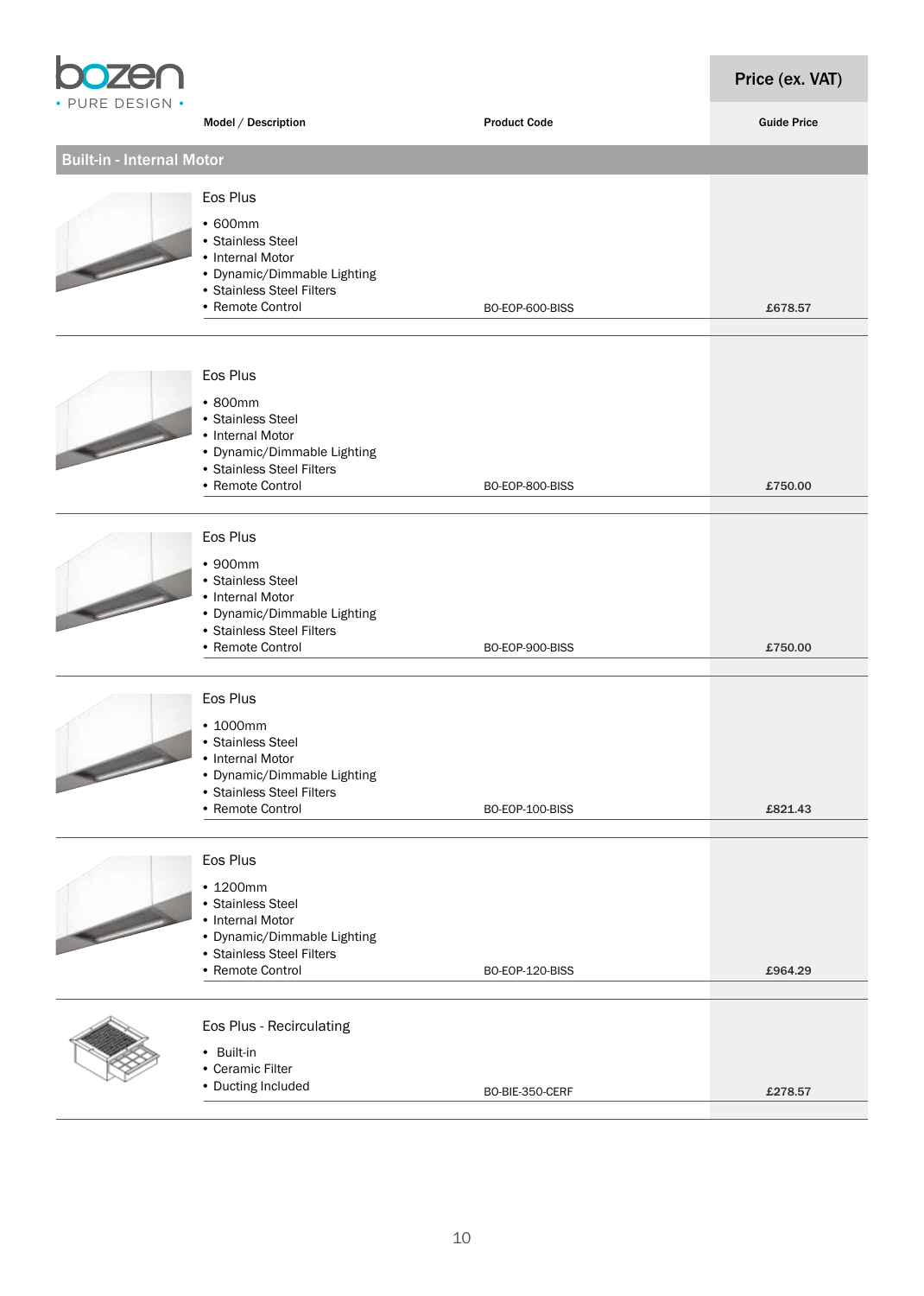

| • PURE DESIGN •                  | Model / Description                                                                                                                                             | <b>Product Code</b> | <b>Guide Price</b> |
|----------------------------------|-----------------------------------------------------------------------------------------------------------------------------------------------------------------|---------------------|--------------------|
| <b>Built-in - Internal Motor</b> |                                                                                                                                                                 |                     |                    |
|                                  |                                                                                                                                                                 |                     |                    |
|                                  | Eos Plus - Black Edition<br>•900mm<br>• Satin Black<br>• Internal Motor<br>• Dynamic/Dimmable Lighting                                                          |                     |                    |
|                                  | • Stainless Steel Filters<br>• Remote Control                                                                                                                   | BO-EOP-900-BIBE     | £992.86            |
|                                  |                                                                                                                                                                 |                     |                    |
|                                  | Eos Plus - Black Edition<br>$\cdot$ 1200mm<br>• Satin Black<br>• Internal Motor<br>• Dynamic/Dimmable Lighting<br>• Stainless Steel Filters<br>• Remote Control | BO-EOP-120-BIBE     | £1,207.14          |
|                                  |                                                                                                                                                                 |                     |                    |
| <b>Built-in - External Motor</b> |                                                                                                                                                                 |                     |                    |
|                                  | Eos Plus<br>•900mm<br>· Stainless Steel<br>• Eternal Motor<br>• Dynamic/Dimmable Lighting<br>• Stainless Steel Filters                                          |                     |                    |
|                                  | • Remote Control                                                                                                                                                | BO-EOP-900-BESS     | £1,635.71          |
|                                  |                                                                                                                                                                 |                     |                    |
|                                  | Eos Plus<br>$\cdot$ 1200mm<br>• Stainless Steel<br>• External Motor<br>• Dynamic/Dimmable Lighting<br>• Stainless Steel Filters<br>• Remote Control             |                     |                    |
|                                  |                                                                                                                                                                 | BO-EOP-1200-BESS    | £1,770.57          |

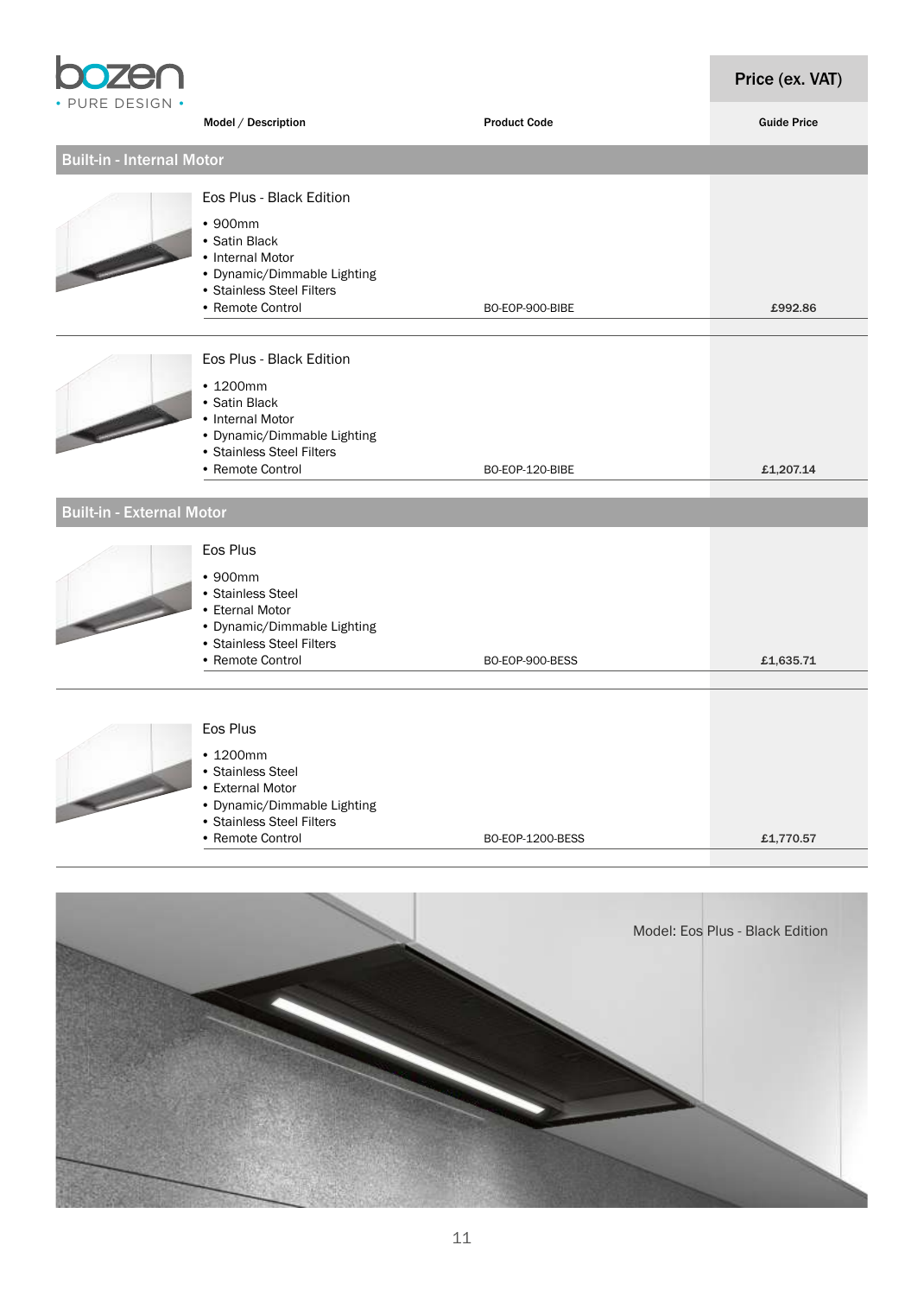

|                     | Model / Description                                                                                                                             | <b>Product Code</b> | <b>Guide Price</b> |
|---------------------|-------------------------------------------------------------------------------------------------------------------------------------------------|---------------------|--------------------|
| <b>Wall Mounted</b> |                                                                                                                                                 |                     |                    |
|                     | Space - Modular System (Motor - Recirculating)<br>• 900 x 500mm<br>• Satin Black<br>• Motor<br>• Remote Control<br>• Dynamic/Dimmable Lighting  | BO-SPA-900-WMMB     | £1,921.43          |
|                     | Space - Modular System (Motor - Recirculating)<br>• 1200 x 500mm<br>• Satin Black<br>• Motor<br>• Remote Control<br>• Dynamic/Dimmable Lighting | BO-SPA-1200-WMMB    | £2,064.29          |
|                     | Space - Modular System (Canopy)<br>• 600 x 500mm<br>• Satin Black<br>• Canopy<br>• Dynamic/Dimmable Lighting                                    | BO-SPA-600-WMCB     | £992.86            |
|                     | Space - Modular System (Canopy)<br>• 900 x 500mm<br>• Satin Black<br>• Canopy<br>• Dynamic/Dimmable Lighting                                    | BO-SPA-900-WMCB     | £1,064.29          |
|                     | Space - Modular System (Canopy)<br>• 1200 x 500mm<br>• Satin Black<br>• Canopy<br>• Dynamic/Dimmable Lighting                                   | BO-SPA-1200-WMCB    | £1,207.14          |

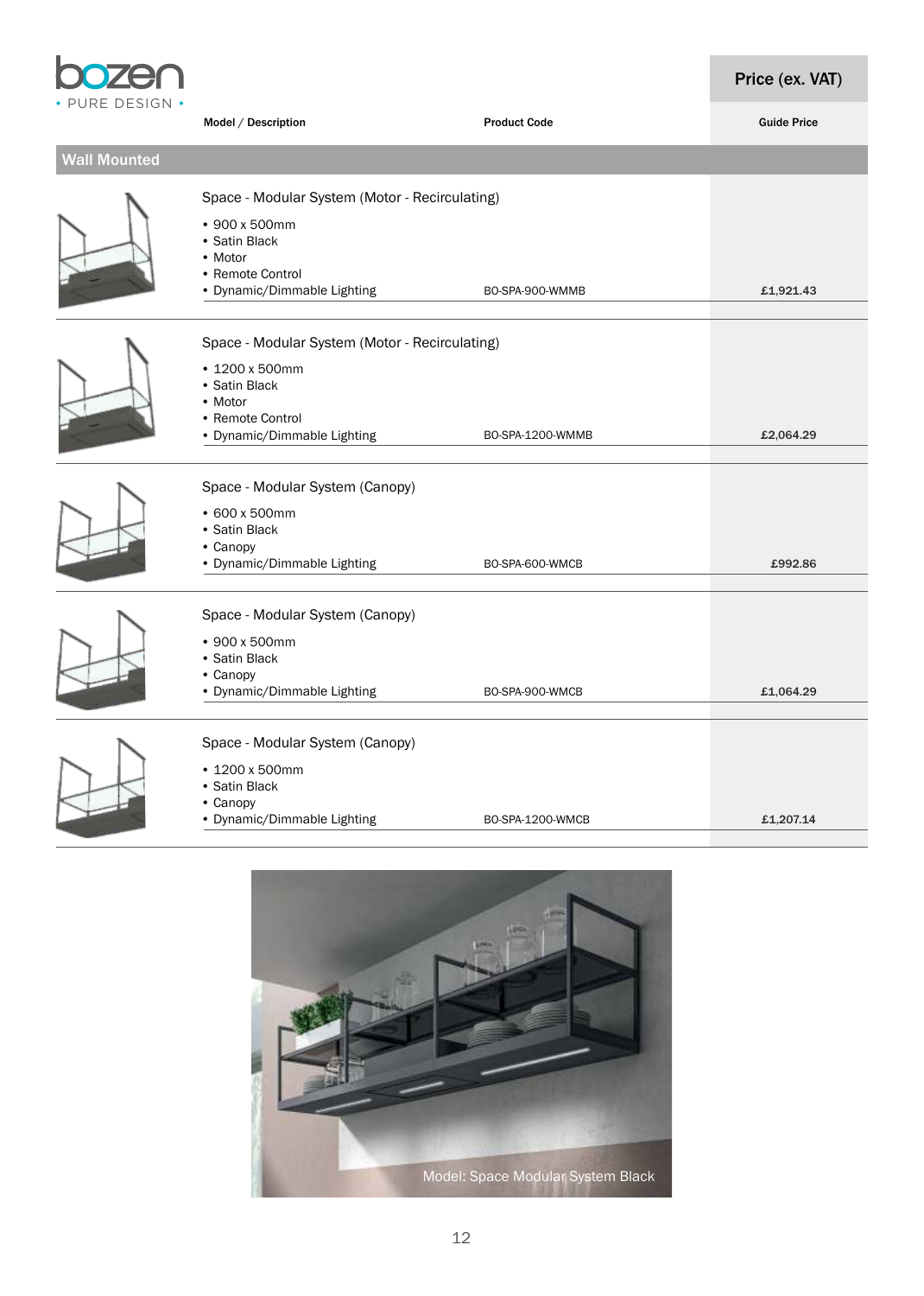

|               | Model / Description                                                                                                             | <b>Product Code</b> | <b>Guide Price</b> |
|---------------|---------------------------------------------------------------------------------------------------------------------------------|---------------------|--------------------|
| <b>Island</b> |                                                                                                                                 |                     |                    |
|               | Space - Modular System (Motor)<br>• 900 x 600mm<br>• Satin Black<br>• Motor<br>• Remote Control<br>• Dynamic/Dimmable Lighting  | BO-SPA-900-ISMB     | £1,921.43          |
|               | Space - Modular System (Motor)<br>• 1200 x 600mm<br>• Satin Black<br>• Motor<br>• Remote Control<br>• Dynamic/Dimmable Lighting | BO-SPA-1200-ISMB    | £2,064.29          |
|               | Space - Modular System (Canopy)<br>• 600 x 600mm<br>• Satin Black<br>• Canopy<br>• Dynamic/Dimmable Lighting                    | BO-SPA-600-ISCB     | £992.86            |
|               | Space - Modular System (Canopy)<br>• 900 x 600mm<br>• Satin Black<br>• Canopy<br>• Dynamic/Dimmable Lighting                    | BO-SPA-900-ISCB     | £1,064.29          |
|               | Space - Modular System (Canopy)<br>• 1200 x 600mm<br>• Satin Black<br>• Canopy<br>• Dynamic/Dimmable Lighting                   | BO-SPA-1200-ISCB    | £1,207.14          |

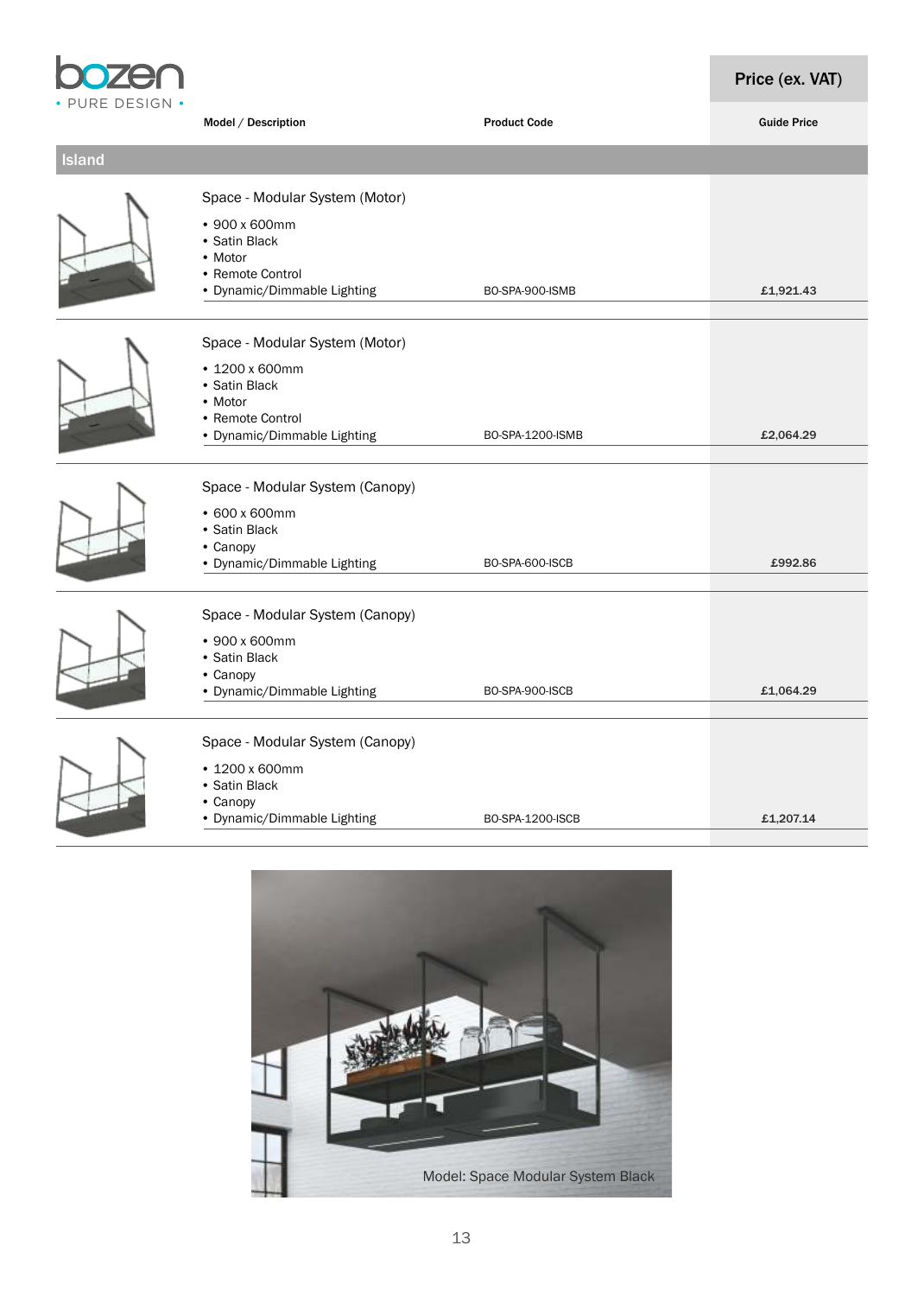

|               | Model / Description                                                                                                | <b>Product Code</b> | <b>Guide Price</b> |
|---------------|--------------------------------------------------------------------------------------------------------------------|---------------------|--------------------|
| <b>Island</b> |                                                                                                                    |                     |                    |
|               | Vela<br>• 1800 x 500mm<br>• Stainless Steel<br>• Internal Motor<br>• Remote Control<br>• Dynamic/Dimmable Lighting | BO-VEL-180-ISSS     | £1,850.00          |
| 1             | Vela                                                                                                               |                     |                    |
|               | • 1800 x 500mm<br>• Satin Black<br>• Internal Motor<br>• Remote Control<br>• Dynamic/Dimmable Lighting             | BO-VEL-180-ISBL     | £1,992.86          |
|               |                                                                                                                    |                     |                    |

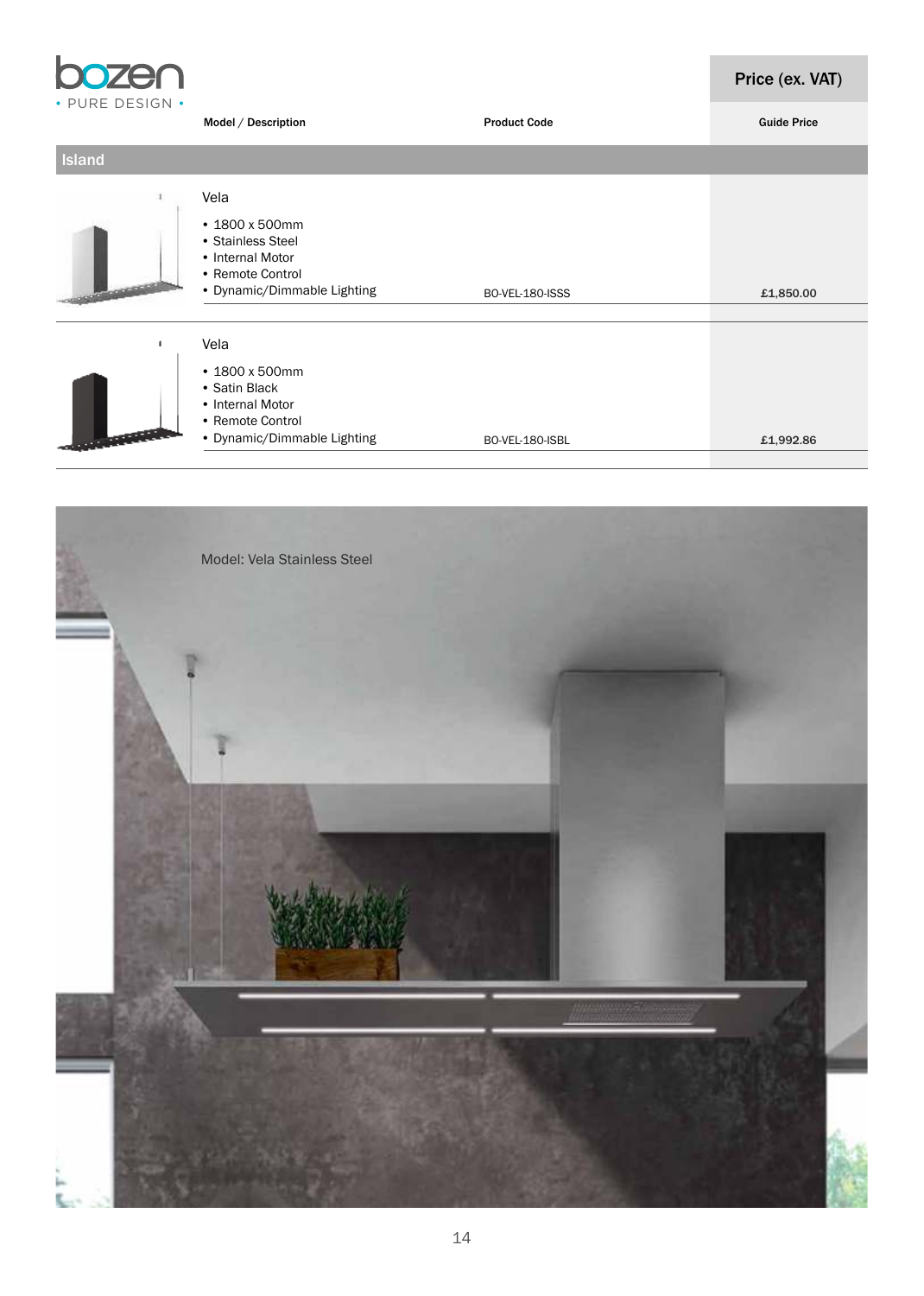

|                         | Model / Description                                                                      | <b>Product Code</b> | <b>Guide Price</b> |
|-------------------------|------------------------------------------------------------------------------------------|---------------------|--------------------|
| <b>Motors</b>           |                                                                                          |                     |                    |
|                         | <b>External Motor</b><br>• 150mm ø Outlet<br>$\cdot$ 1000 m/3 p/h<br>• Stainless Steel   |                     |                    |
|                         |                                                                                          | B0-1000-WMSS        | £992.86            |
|                         | Flat Roof Motor<br>· ø 150mm Duct Outlet<br>• $1000m/{}^{3}p/h$<br>• 10m Extension Cable | <b>BO-1000-FRSS</b> | £1,278.57          |
|                         | Protective Canopy for External Motor<br>• 500mm x 200mm<br>• Stainless Steel             | BO-5020-PCSS        | £42.79             |
| <b>Filtration Units</b> |                                                                                          |                     |                    |
|                         | Ceramic Filtration unit<br>• Built-in                                                    | BO-BIE-350-CERF     | £278.57            |
|                         | Ceramic Filtration unit<br>• Vented / Downdraft                                          | BO-DLI-200-CERF     | £207.14            |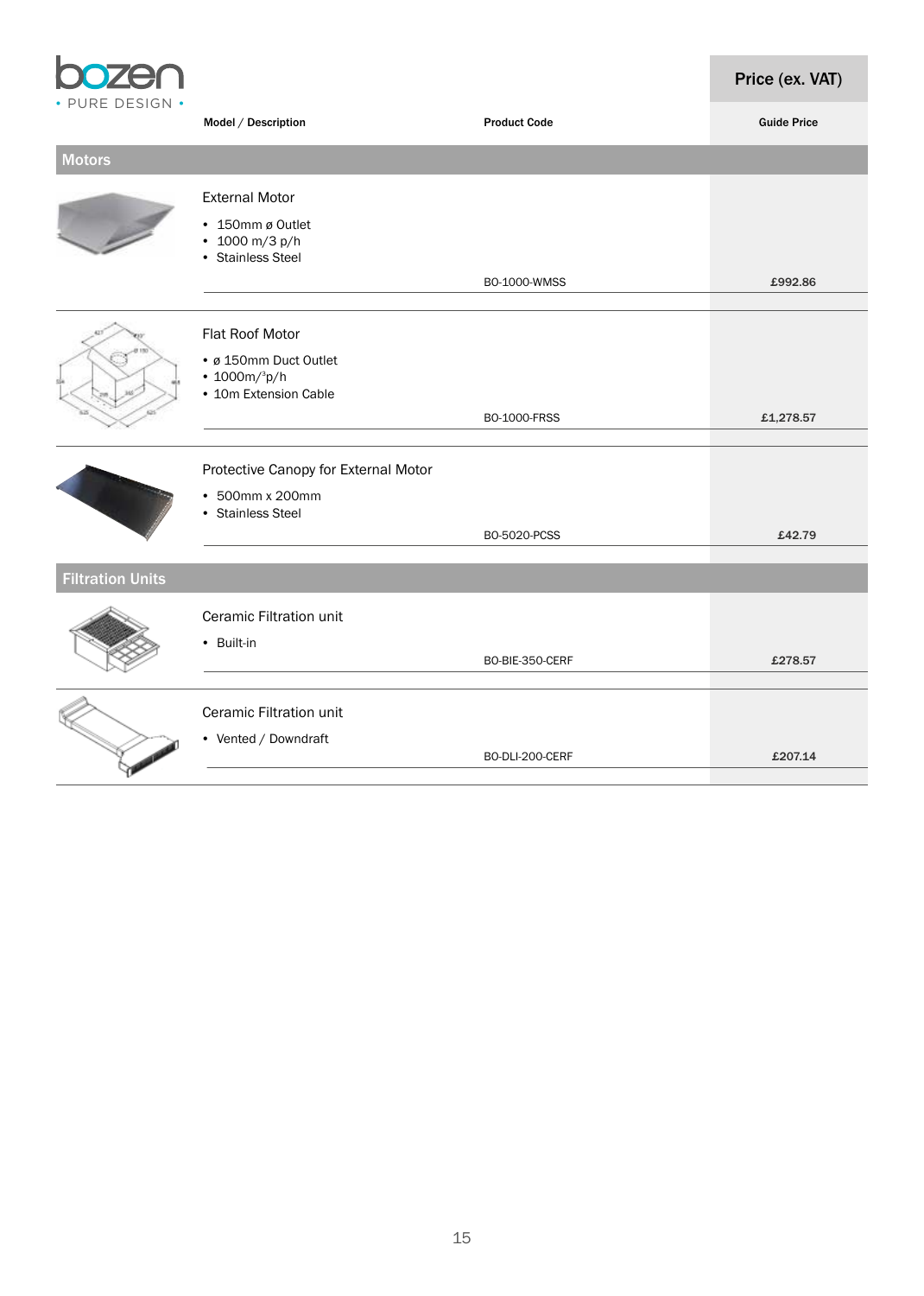

|                         | Model / description                                              | <b>Product Code</b> | <b>Guide Price</b> |  |
|-------------------------|------------------------------------------------------------------|---------------------|--------------------|--|
| COMPAIR® flow 150 ROUND |                                                                  |                     |                    |  |
|                         | CIRCULAR ALUMINIUM DUCTING<br>Extendable to 3m<br>ø 150mm        | NAB-CIRCALFLEXI-150 | £30.68             |  |
|                         | <b>RIGID CIRCULAR JUNCTION</b><br>For Flexi ducting<br>ø 150mm   | NAB-HRVBS150        | £5.32              |  |
|                         | <b>JUBILEE CLIP</b><br>Adjustable from 150mm to 200mm<br>ø 150mm | NAB-JUBILEECLIP-150 | £2.42              |  |
|                         | RIGID CIRCULAR DUCTING<br>ø 150mm                                | NAB-HR150           | £23.33             |  |
|                         | <b>RIGID CIRCULAR JUNCTION</b><br>ø 150mm                        | NAB-HRVBS150        | £5.32              |  |
|                         | 90° CIRCULAR ELBOW<br>ø 150mm                                    | NAB-HRRBV           | £17.48             |  |
|                         | <b>NON-RETURN VALVE</b><br>ø 150mm                               | NAB-DAOSL-150       | £16.14             |  |
|                         | STAINLESS STEEL WALL VENT<br>ø 150mm                             | NAB-SS152           | £31.88             |  |
|                         | NABER STAINLESS STEEL WALL VENT<br>ø 150mm                       | NAB-CIRCVENT        | £79.19             |  |
|                         | <b>NABER THERMOBOX</b><br>ø 150mm                                | NAB-THERMOBOX-150   | £61.62             |  |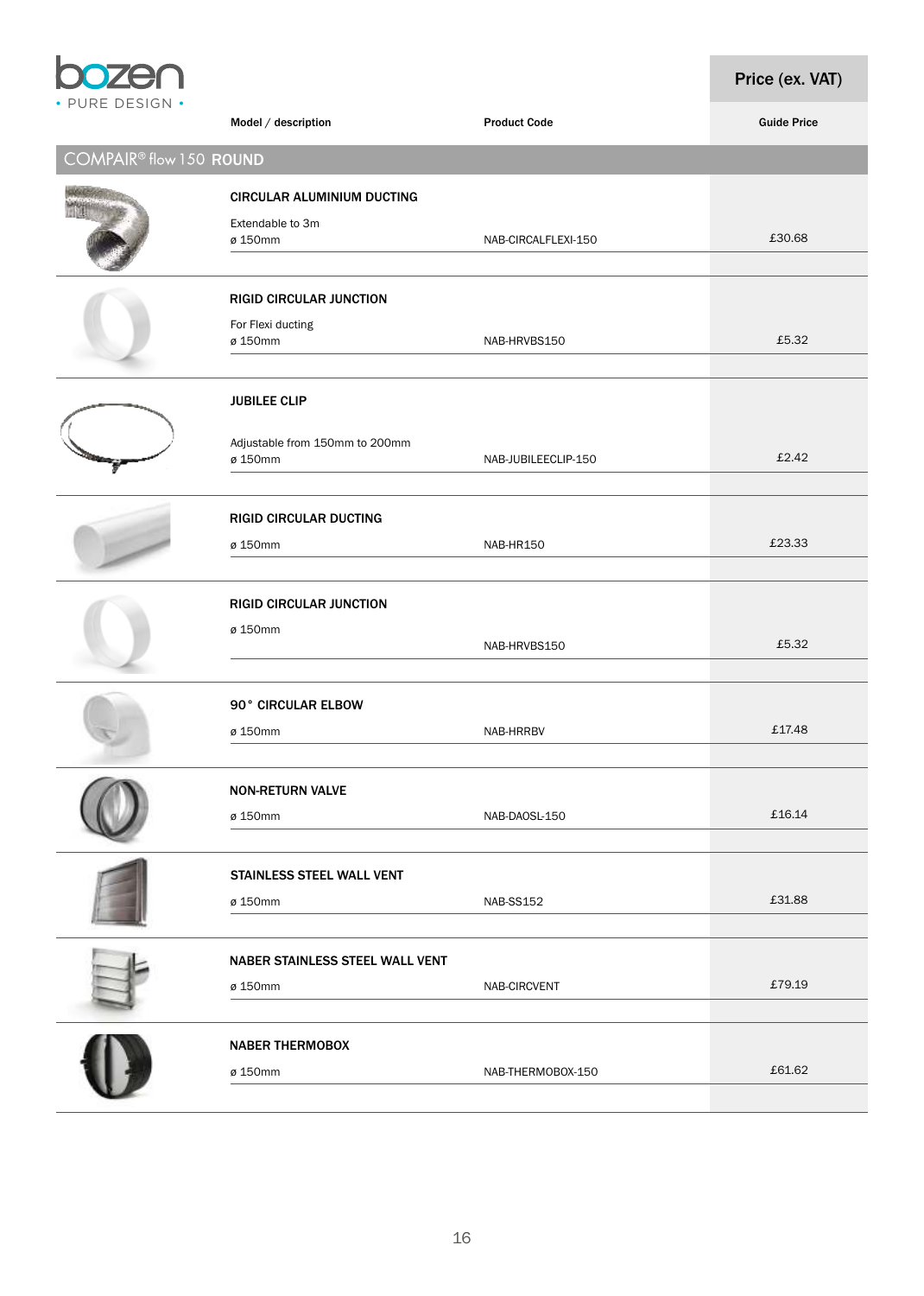

|                               | Model / description                               | <b>Product Code</b> | <b>Guide Price</b> |  |  |
|-------------------------------|---------------------------------------------------|---------------------|--------------------|--|--|
| COMPAIR® flow 150 RECTANGULAR |                                                   |                     |                    |  |  |
|                               | NABER RIGID RECTANGULAR DUCTING                   |                     |                    |  |  |
|                               | L 1000mm x H 89mm x W 222mm                       | NAB-HFVRO           | £17.48             |  |  |
|                               |                                                   |                     |                    |  |  |
|                               | <b>NABER RECTANGULAR JOINER</b>                   |                     |                    |  |  |
|                               | H 89mm x W 222mm                                  | NAB-HFRVB           | £7.03              |  |  |
|                               |                                                   |                     |                    |  |  |
|                               | <b>NABER RECTANGULAR</b><br>90° VERTICAL ELBOW    |                     |                    |  |  |
|                               | H 89mm x W 222mm                                  | NAB-HFRBV90         | £14.59             |  |  |
|                               |                                                   |                     |                    |  |  |
|                               | <b>NABER RECTANGULAR</b><br>90° HORIZONTAL ELBOW  |                     |                    |  |  |
|                               | H 89mm x W 222mm                                  | NAB-HFRBH90         | £20.00             |  |  |
|                               |                                                   |                     |                    |  |  |
|                               | <b>NABER RECTANGULAR</b><br>TO CIRCULAR 90° ELBOW |                     |                    |  |  |
|                               | H 89mm x W 222mm x ø 150mm                        | NAB-HFUR            | £18.38             |  |  |
|                               |                                                   |                     |                    |  |  |
|                               | <b>NABER RECTANGULAR</b><br>TO CIRCULAR ADAPTOR   |                     |                    |  |  |
|                               | H 89mm x W 222mm x ø 150mm                        | NAB-HFEST           | £15.68             |  |  |
|                               |                                                   |                     |                    |  |  |
|                               | NABER RECTANGULAR BRACKET                         |                     |                    |  |  |
|                               | H 89mm x W 222mm                                  | NAB-RECTBRACKET     | £4.77              |  |  |
|                               |                                                   |                     |                    |  |  |
|                               | NABER STAINLESS STEEL WALL VENT                   |                     |                    |  |  |
|                               | Connection H 89 x 222mm                           | NAB-EJALFLOW150     | £98.56             |  |  |
|                               |                                                   |                     |                    |  |  |